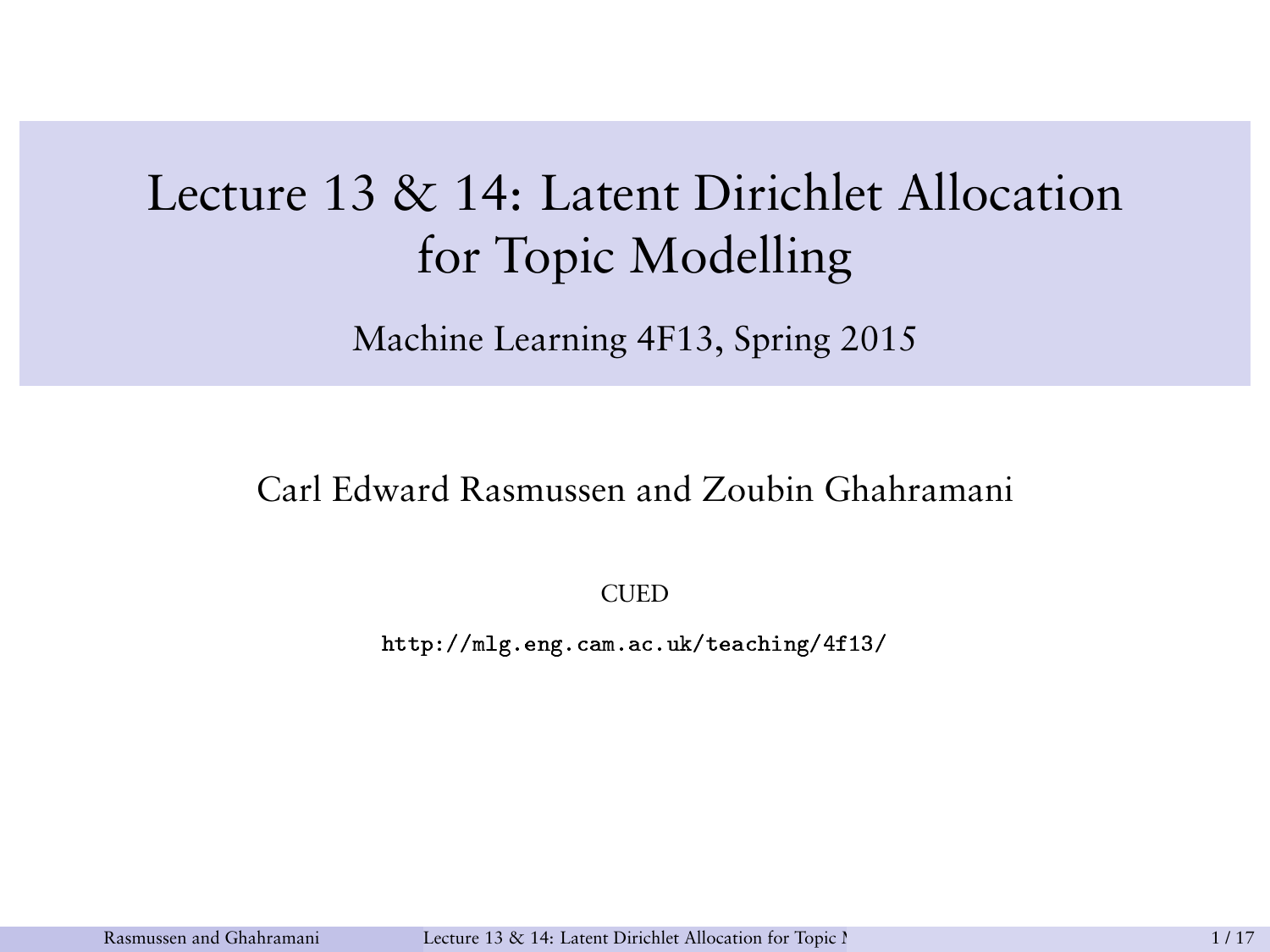## Limitations of the mixture of categoricals model



A generative view of the mixture of categoricals model

- **1** Draw a distribution  $θ$  over K topics from a Dirichlet( $α$ ).
- **2** For each topic k, draw a distribution  $\beta_k$  over words from a Dirichlet(γ).
- For each document d, draw a topic  $z_d$  from a Categorical( $\theta$ )
- $\bullet$  For each document d, draw N<sub>d</sub> words  $w_{\rm nd}$  from a Categorical( $\boldsymbol \beta_{z_d})$

Limitations:

- All words in each document are drawn from one specific topic distribution.
- This works if each document is exclusively about one topic, but if some documents span more than one topic, then "blurred" topics must be learnt.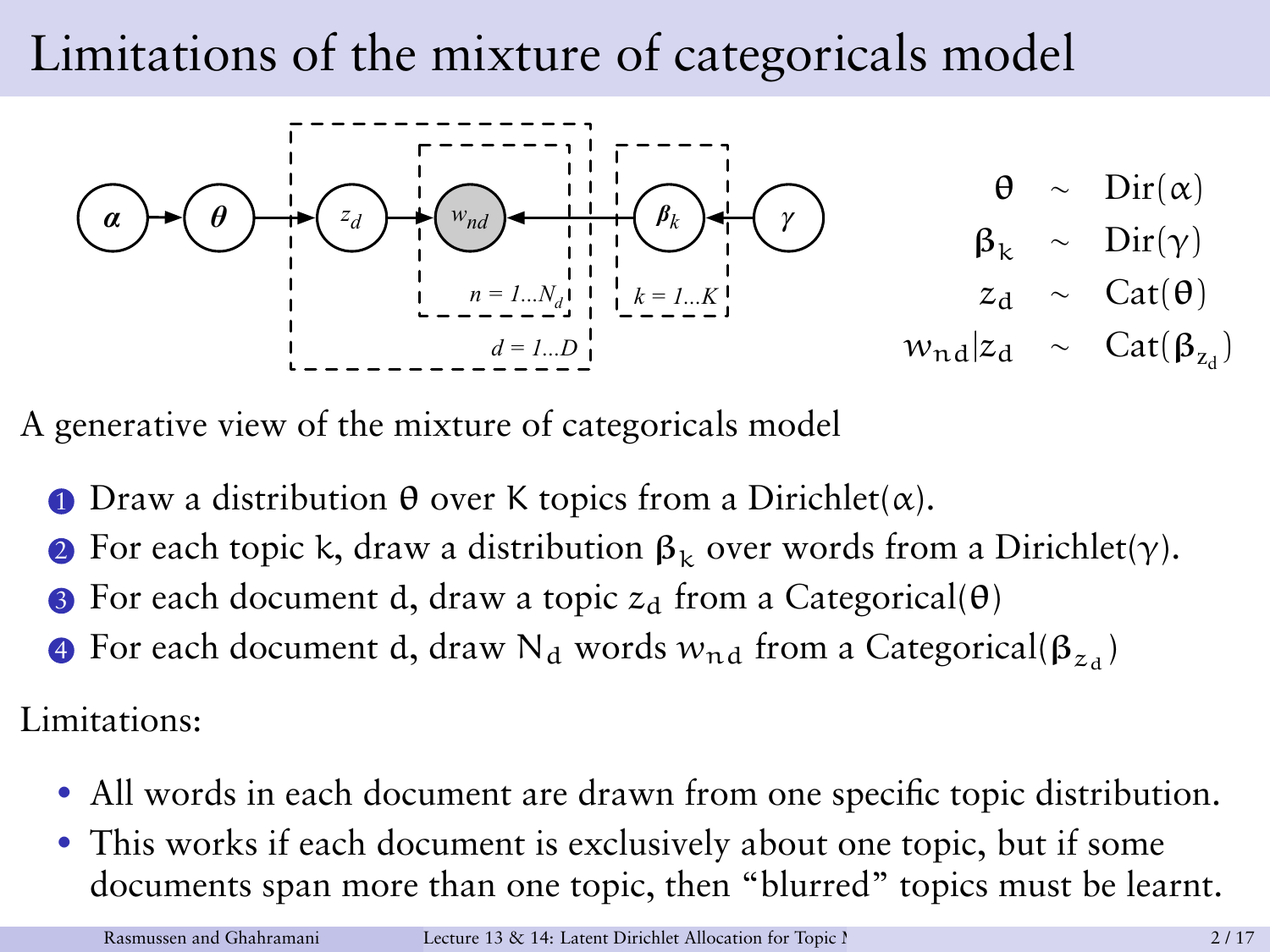#### NIPS dataset: LDA topics 1 to 7 out of 20.

network network model problem neuron network cell unit node data constraint cell neural model training representation distribution distance input system visual<br>
weight input probability cluster model model direction weight input probability cluster model model direction input unit parameter point synaptic control motion hidden learning set algorithm firing output field output activation gaussian tangent response recurrent eye learning nodes error energy activity input unit layer pattern method clustering potential signal cortex error level likelihood optimization current controller orientation set string prediction cost synapses forward map neural structure function graph membrane error receptive net grammar mean method pattern dynamic neuron number symbol density neural output problem input performance recurrent prior transformation inhibitory training head pattern system estimate matching effect nonlinear spatial problem connectionist estimation code system prediction velocity trained sequence neural objective neural adaptive stimulus generalization order expert entropy function memory activity result context bayesian set network algorithm cortical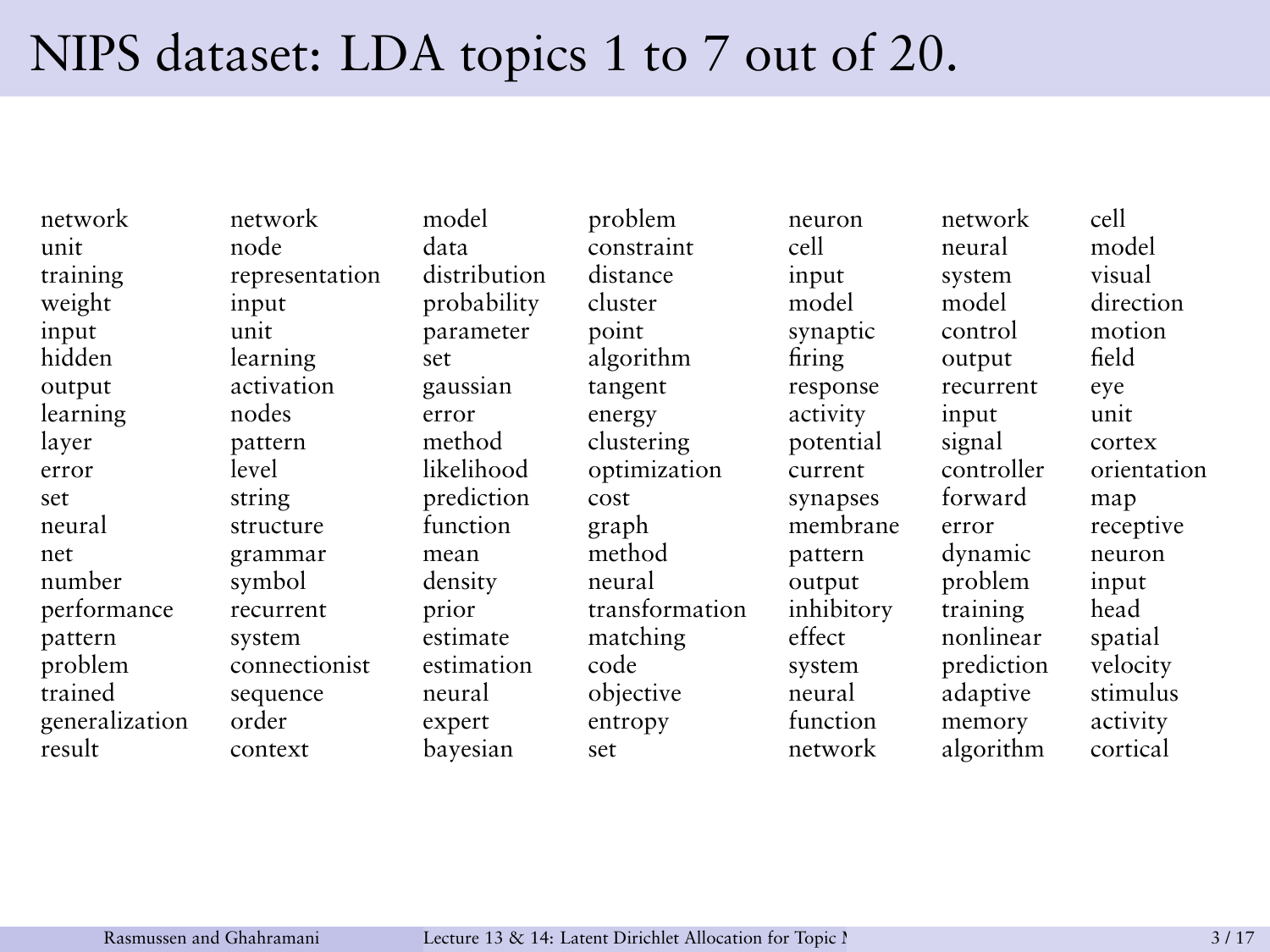### NIPS dataset: LDA topics 8 to 14 out of 20.

chip algorithm word classification neuron memory linear network error recognition pattern dynamic performance vector neural gradient system training system genetic input analog weight training character neural system space output function network set pattern set matrix neuron convergence hmm vector phase features component current vector speaker class point model dimensional input rate context algorithm equation problem point system parameter model recognition model task data vlsi optimal set data function patient basis weight problem mlp performance field human output implementation method neural error attractor target set processor descent phoneme digit parameter algorithm order bit equation output feature oscillation number method hardware term input network fixed population gaussian data result letter neural oscillator probability network digital noise performance nearest states item algorithm

circuit learning speech classifier network data function

transistor solution segment problem activity result dimension

voltage order acoustic number connection similarity approximation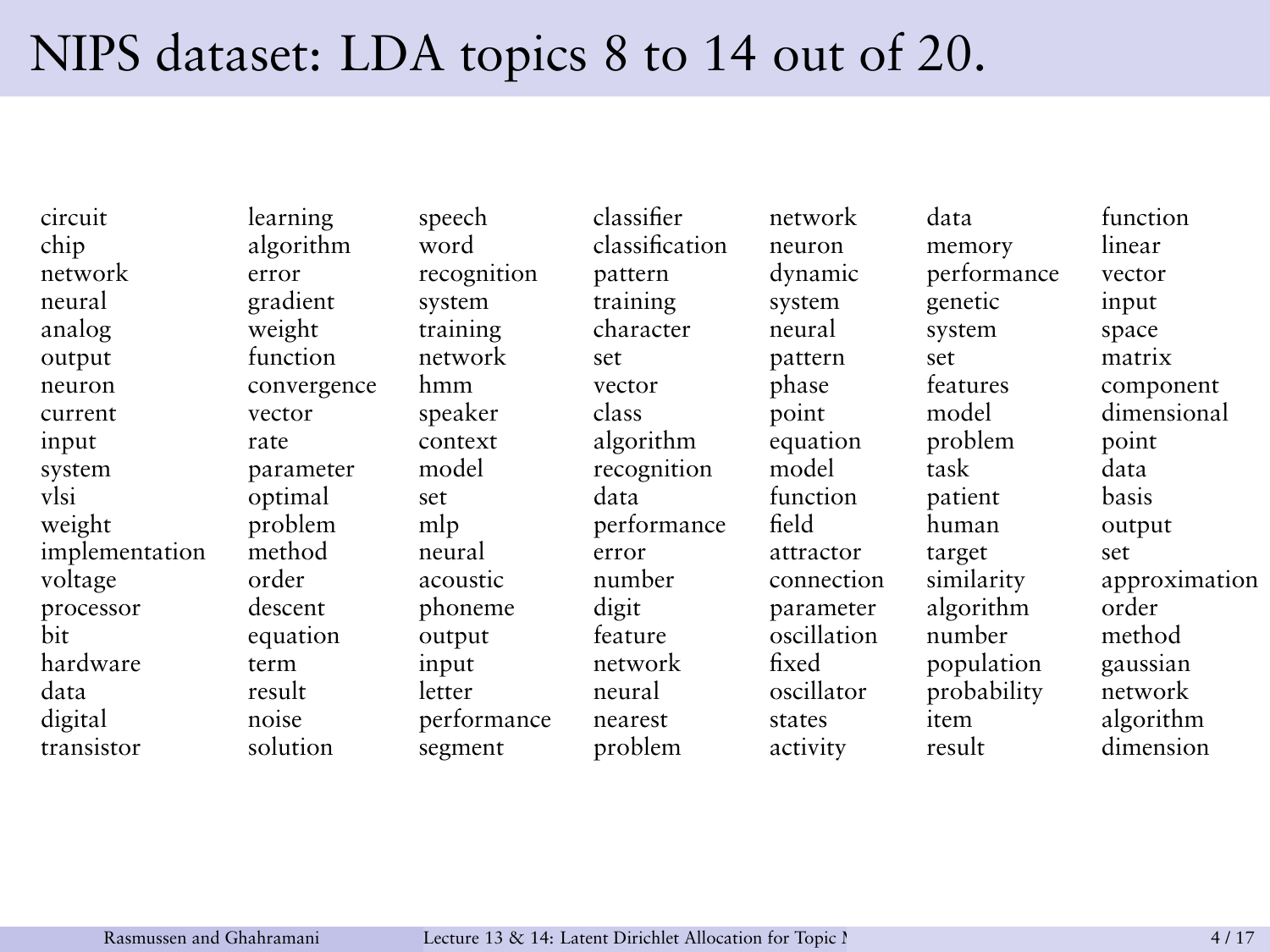## NIPS dataset: LDA topics 15 to 20 out of 20.

function learning model image rules signal network action object images algorithm frequency bound task movement system learning noise neural function motor features tree spike threshold reinforcement point feature rule information theorem algorithm view recognition examples filter<br>result control position pixel set channel result control position pixel set channel number system field network neural auditory size path arm object prediction temporal weight robot trajectory visual concept model probability policy learning map knowledge sound set problem control neural trees rate proof step dynamic vision information train net environment hand layer query system input optimal joint level label processing class goal surface information structure analysis dimension method subject set model peak case states data segmentation method response complexity space human task data correlation distribution sutton inverse location system neuron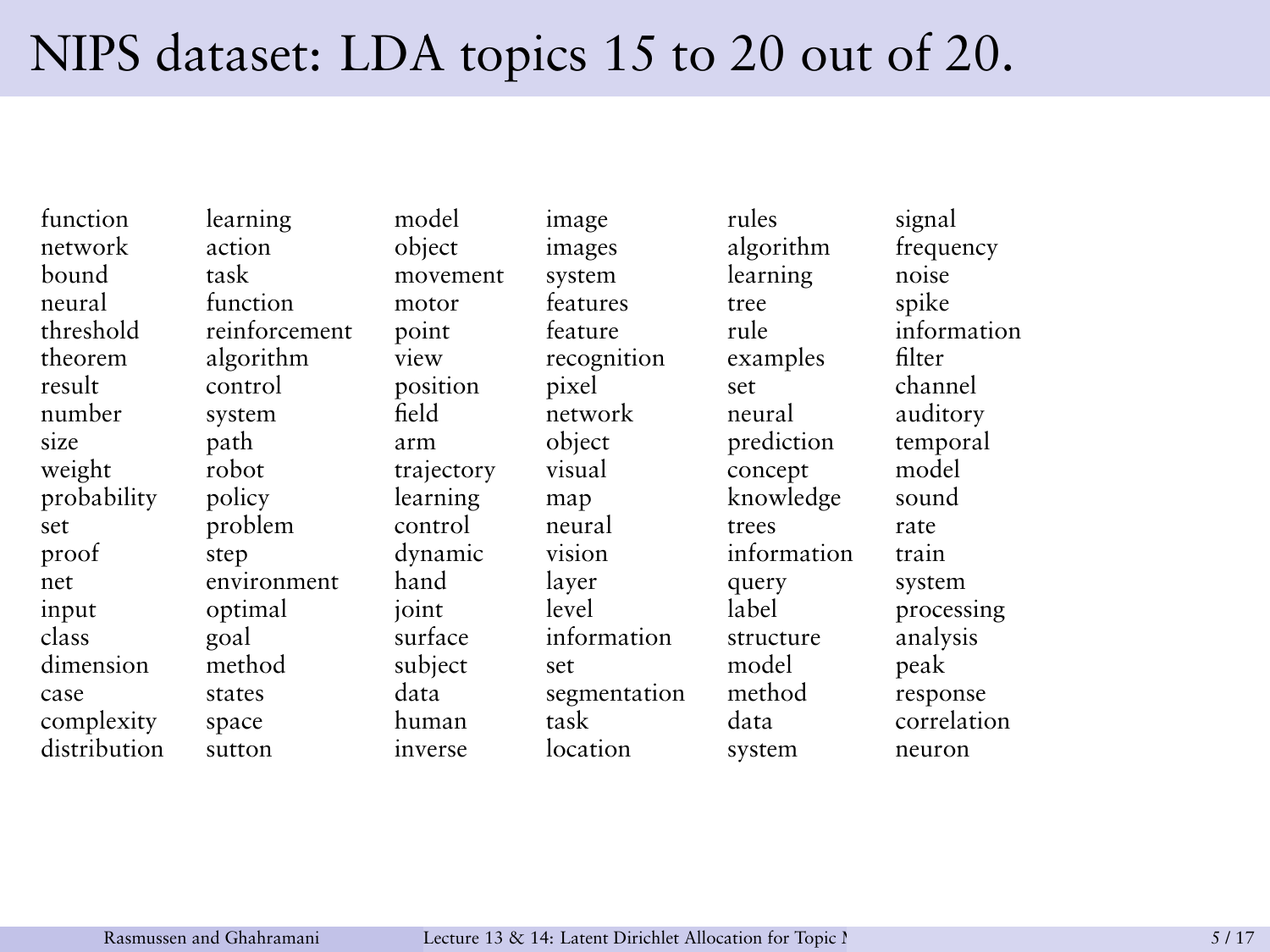#### Latent Dirichlet Allocation (LDA)

#### **Seeking Life's Bare (Genetic) Necessities**

Haemonhilus

genome

COLD SPRING HARBOR, NEW YORK-How many genes does an organism need to survive? Last week at the genome meeting here,\* two genome researchers with radically different approaches presented complementary views of the basic genes needed for life. One research team, using computer analyses to compare known genomes, concluded that today's organisms can be sustained with just 250 genes, and that the earliest life forms

required a mere 128 genes. The other researcher mapped genes in a simple parasite and estimated that for this organism. 800 genes are plenty to do the job—but that anything short of 100 wouldn't be enough.

Although the numbers don't match precisely, those predictions

\* Genome Mapping and Sequencing, Cold Spring Harbor, New York, May 8 to 12.

SCIENCE . VOL. 272 . 24 MAY 1996

"are not all that far apart." especially in comparison to the 75,000 genes in the human genome, notes Siv Andersson of Uppsala University in Sweden, who arrived at the 800 number. But coming up with a consensus answer may be more than just a genetic numbers game, particularly as more and more genomes are completely mapped and sequenced. "It may be a way of organizing any newly sequenced genome," explains Arcady Mushegian, a computational molecular biologist at the National Center for Biotechnology Information (NCBI) in Bethesda, Marvland. Comparing an



Stripping down. Computer analysis vields an estimate of the minimum modern and ancient genomes.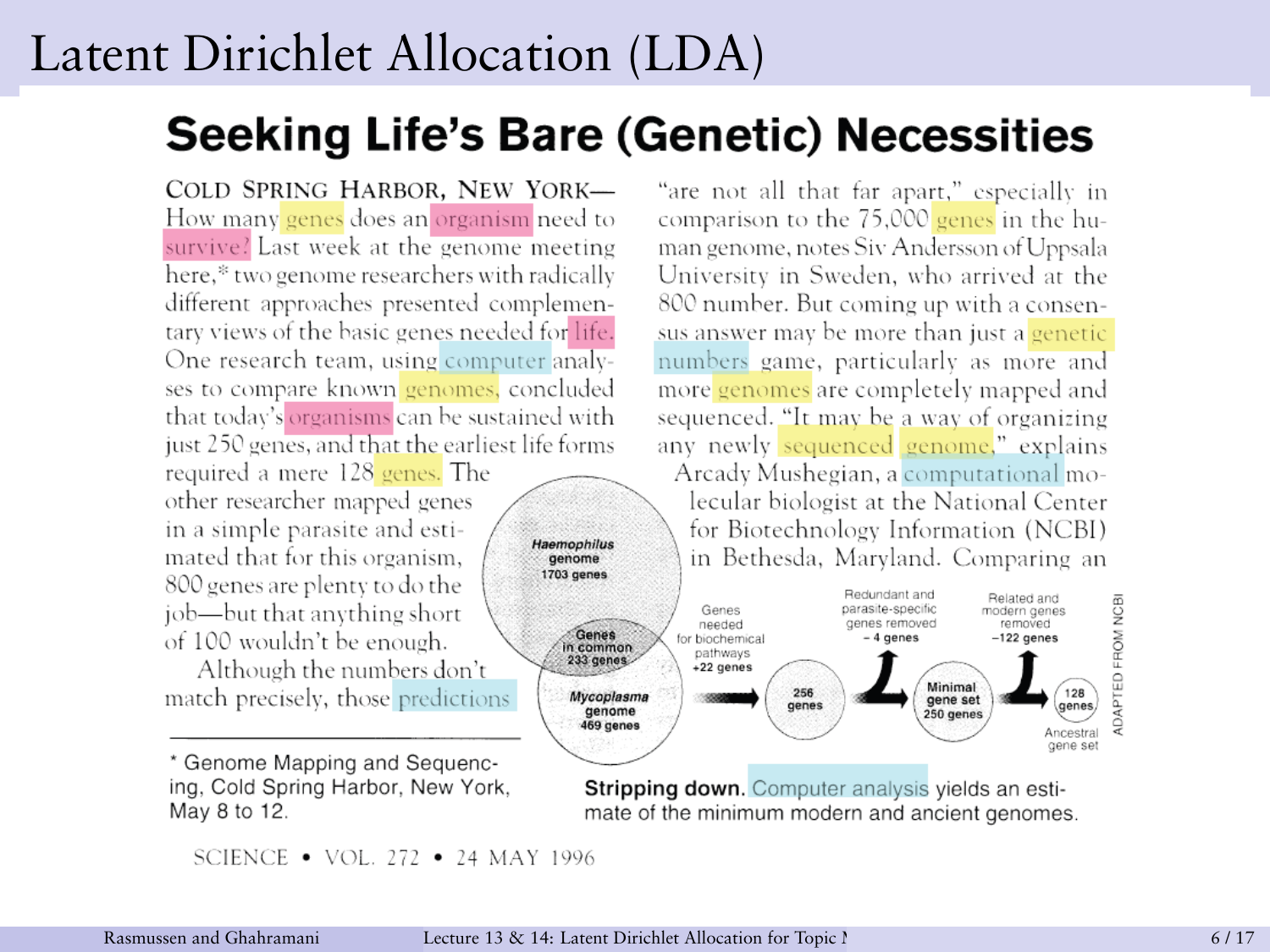## Generative model for LDA



- Each *topic* is a distribution over words.
- Each *document* is a mixture of corpus-wide topics.
- Each *word* is drawn from one of those topics.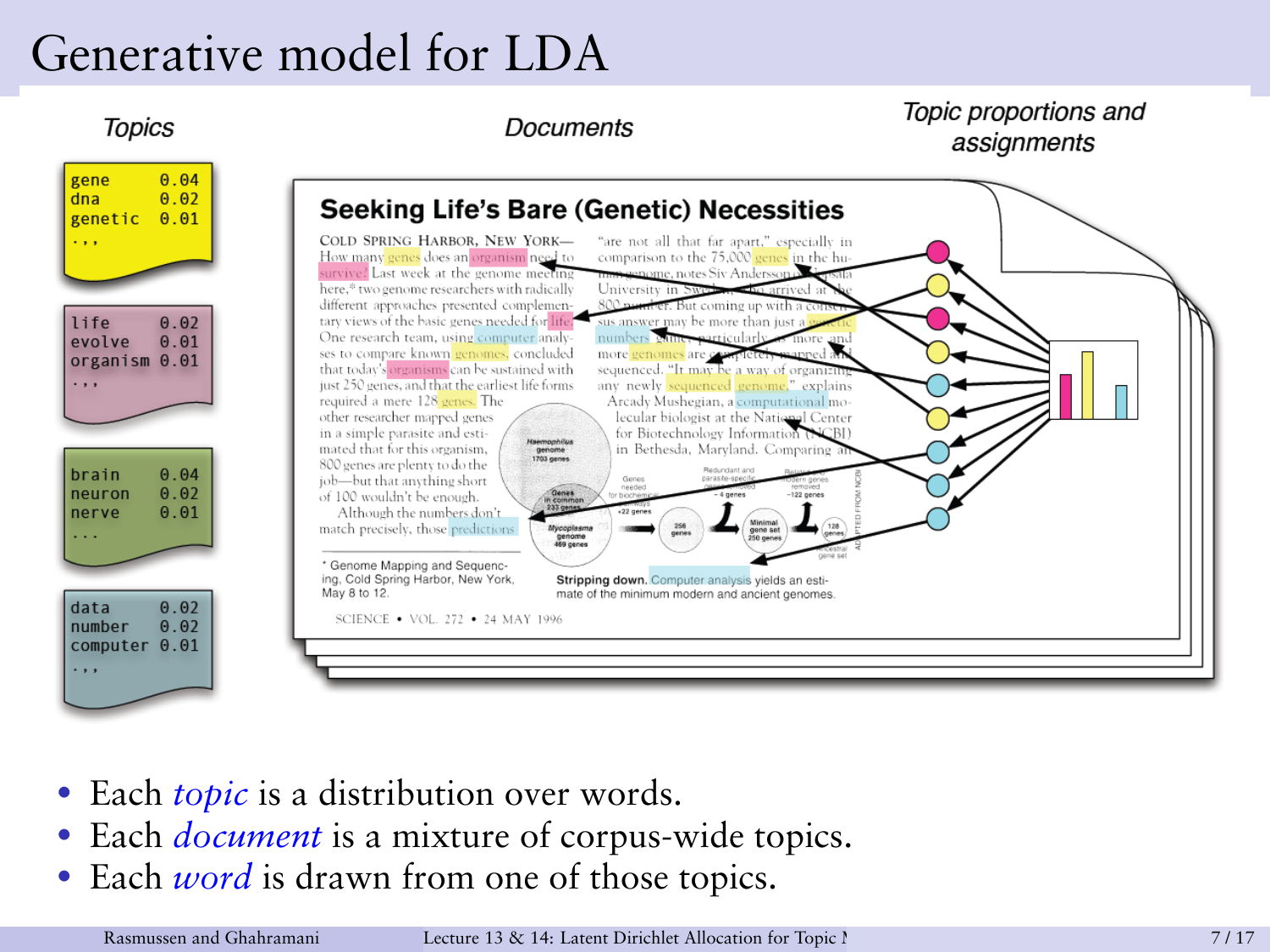#### The posterior distribution

**Topics** 

**Documents** 

Topic proportions and assignments



- In reality, we only observe the documents.
- The other structure are *hidden* variables.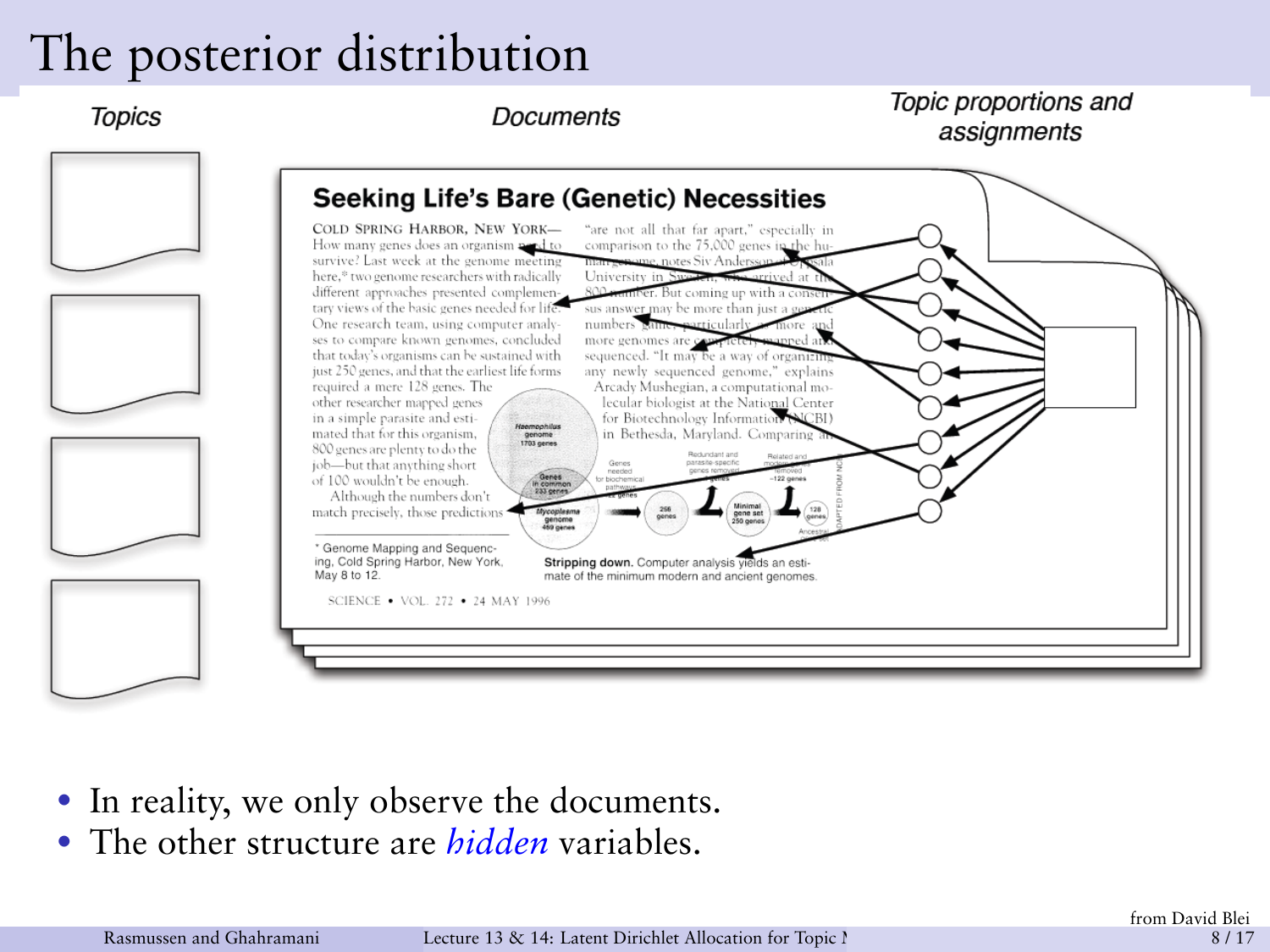#### The posterior distribution

**Topics** 

**Documents** 

Topic proportions and assignments



- Our goal is to *infer* the hidden variables.
- This means computing their distribution conditioned on the documents p(topics, proportions, assignments|documents)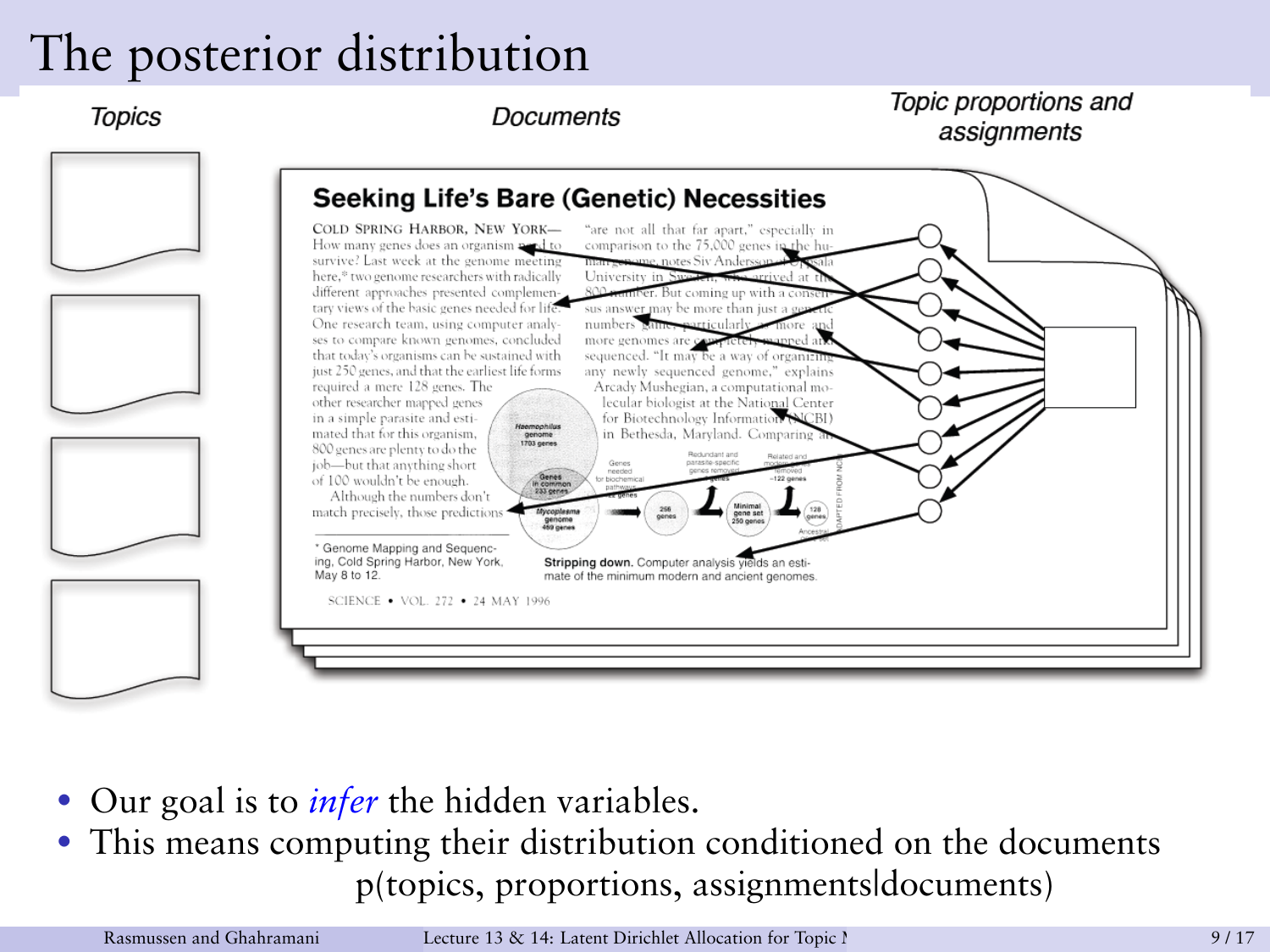## The LDA graphical model



- Nodes are random variables; edges indicate dependence.
- Shaded nodes indicate *observed* variables.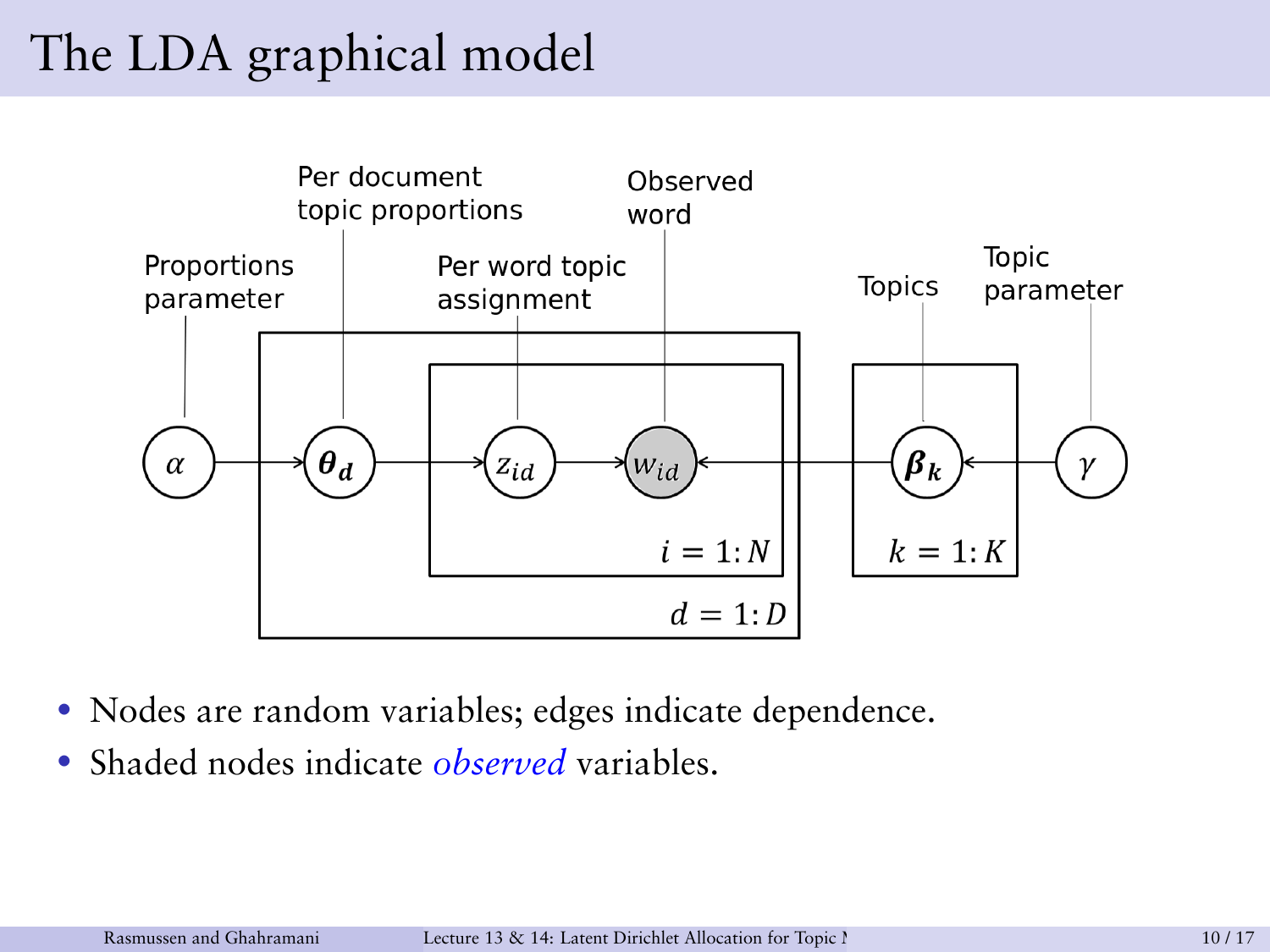# The difference between mixture of categoricals and LDA



A generative view of LDA

- **1** For each document d draw a distribution  $\theta_d$  over topics from a Dirichlet( $\alpha$ ).
- For each topic k draw a distribution  $\beta_k$  over words from a Dirichlet(γ).
- Draw a topic  $z_{n,d}$  for the n-th word in document d from a Categorical( $\theta$ )
- **4** Draw word  $w_{nd}$  from a Categorical( $\beta_{znd}$ )

Differences with the mixture of categoricals model:

- In LDA, every word in a document can be drawn from a different topic,
- and every document has its own distribution over topics  $\theta_d$ .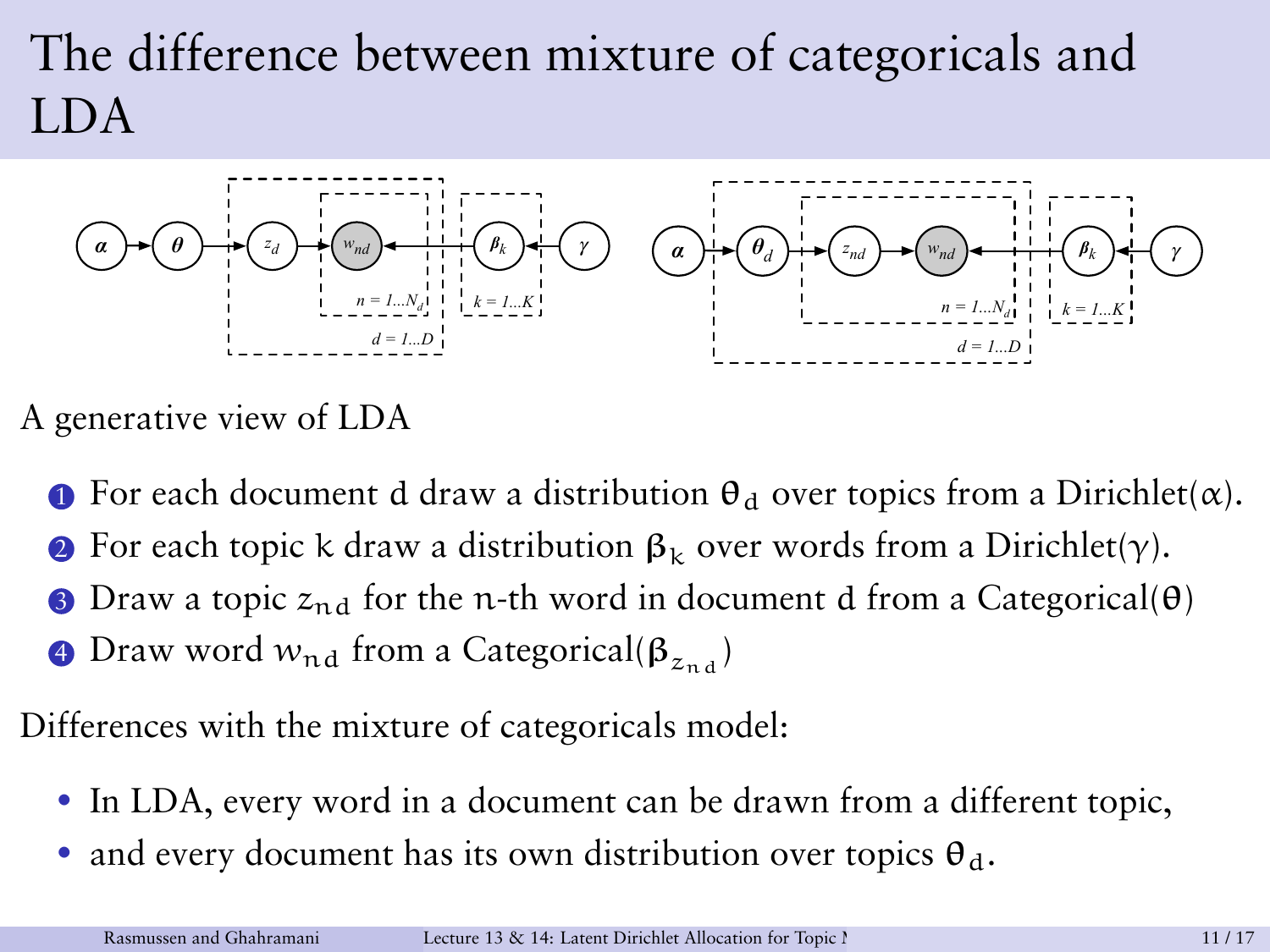## The LDA inference problem



*"Always write down the probability of everything."* (Steve Gull)

$$
p(\beta_{1:K}, \theta_{1:D}, \{z_{nd}\}, \{w_{nd}\} | \gamma, \alpha)
$$
  
= 
$$
\prod_{k=1}^{K} p(\beta_k | \gamma) \prod_{d=1}^{D} \left[ p(\theta_d | \alpha) \prod_{n=1}^{N_d} \left[ p(z_{nd} | \theta_d) p(w_{nd} | \beta_{1:K}, z_{nd}) \right] \right]
$$

Learning involves computing the posterior over the parameters,  $\beta_{1:k}$  and  $\theta_{1:D}$ given the words  ${w_{nd}}$ , but this requires the we marginalize out the latent  ${z_{nd}}$ . How many configurations are there?

This computation is *intractable*.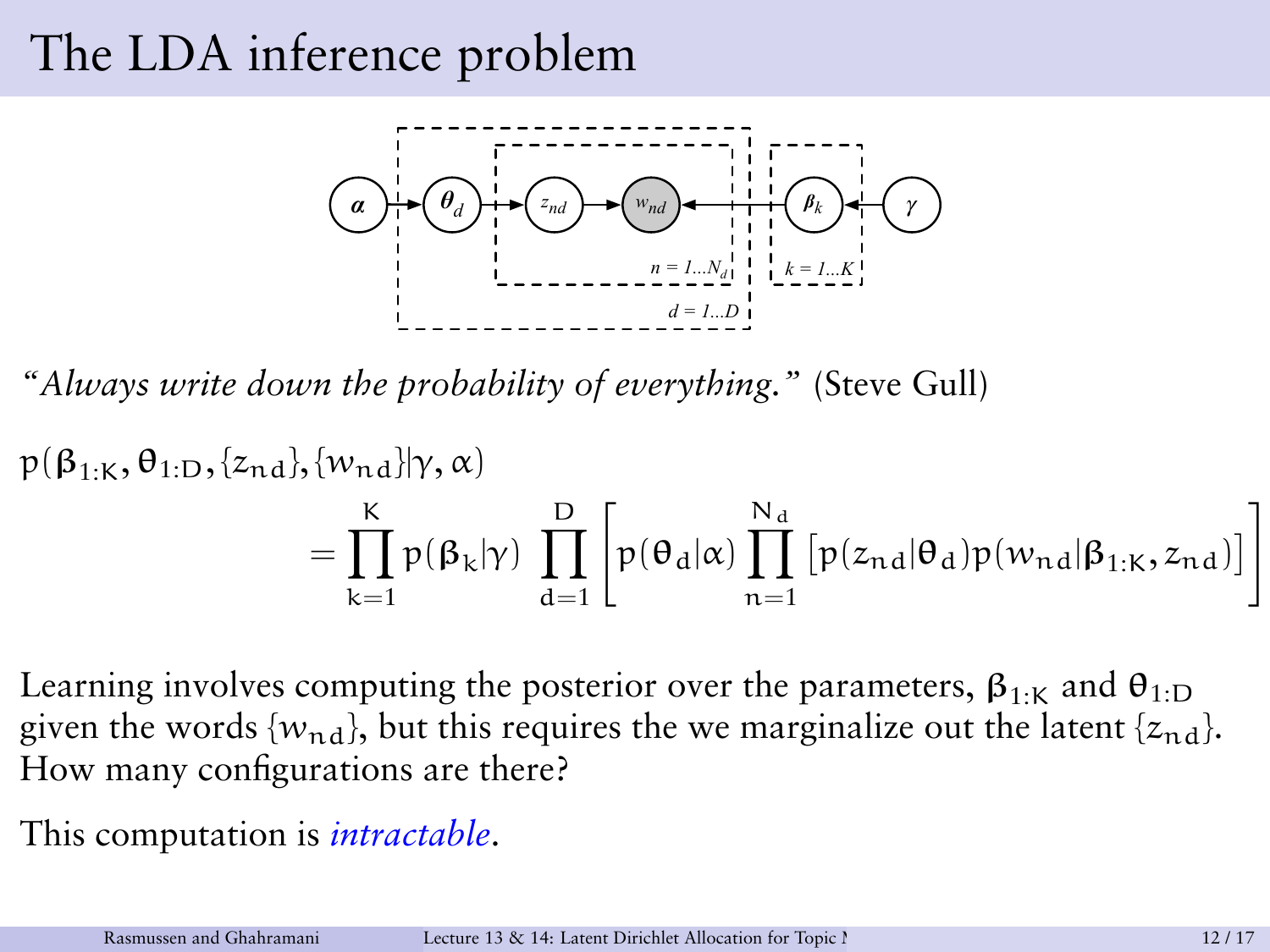- The posterior is *intractable* because there are too many possible latent  $\{z_{nd}\}$ . Sigh, ... if only we knew the  $\{z_{nd}\}\dots$ ?
- Which reminds us of Gibbs sampling . . . could we sample each latent variable given the values of the other ones?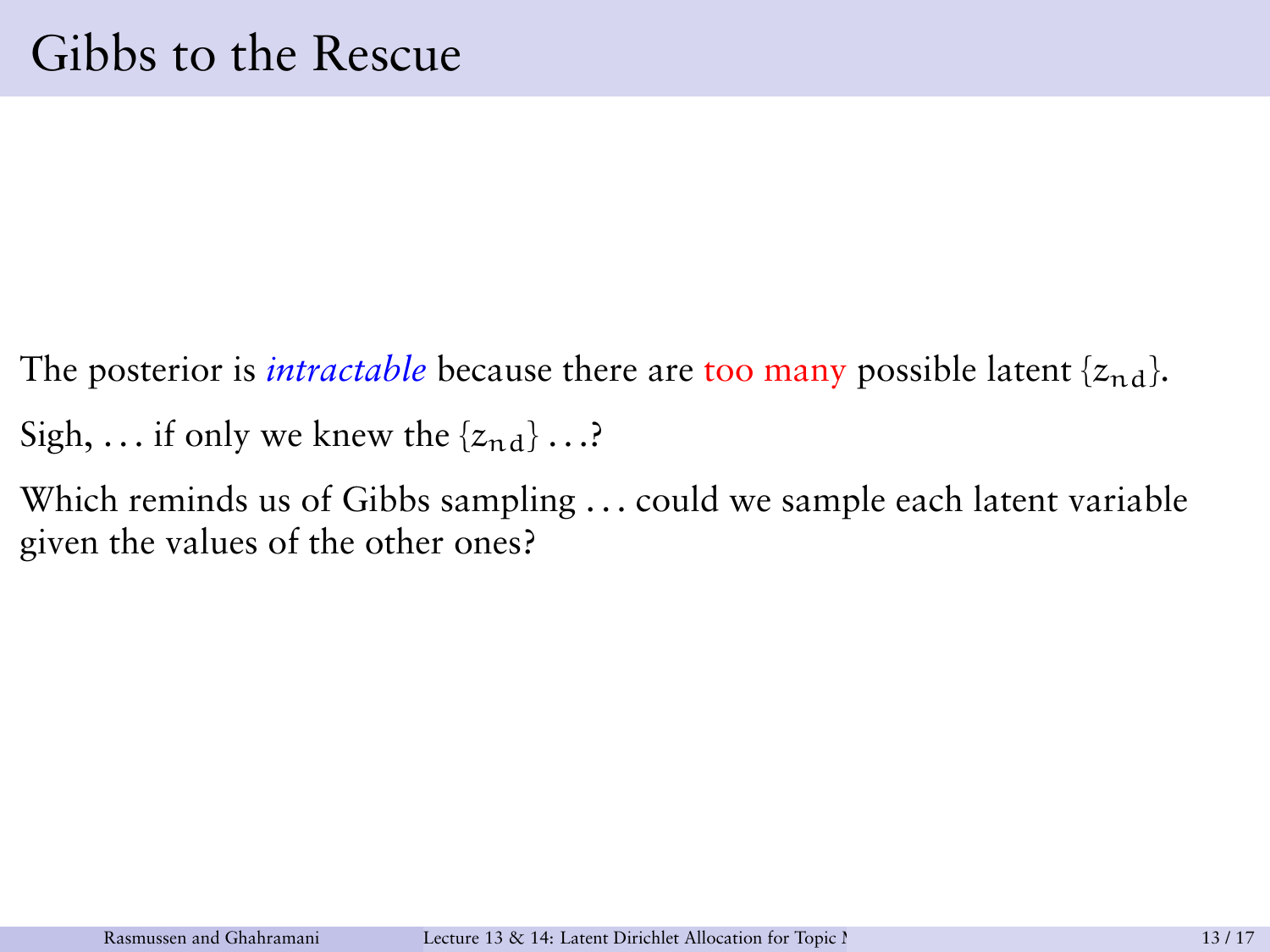#### Refresher on Beta and Dirichlet

If we had a Beta( $\alpha$ , β) prior on a binary probability π, and observed k successes and  $n - k$  failures, then the posterior probability

$$
\pi \sim \text{Beta}(\alpha + k, \beta + n - k),
$$

and the predictive probability of success at the next experiment

$$
\mathbb{E}[\pi] = \frac{\alpha + k}{\alpha + \beta + n}.
$$

Analogously, if we had a  $Dir(\alpha_1, \ldots, \alpha_k)$  on the parameter  $\pi$  of a multinomial, and  $c_1, \ldots, c_k$  observed counts of each value, the posterior is

$$
\pi \sim \text{Dir}(\alpha_1+c_1,\ldots,\alpha_k+c_k),
$$

and the predictive probability that the next item takes value j is:

$$
\mathbb{E}[\pi_j] \;=\; \frac{\alpha_j+c_j}{\sum_i \alpha_i+c_i}.
$$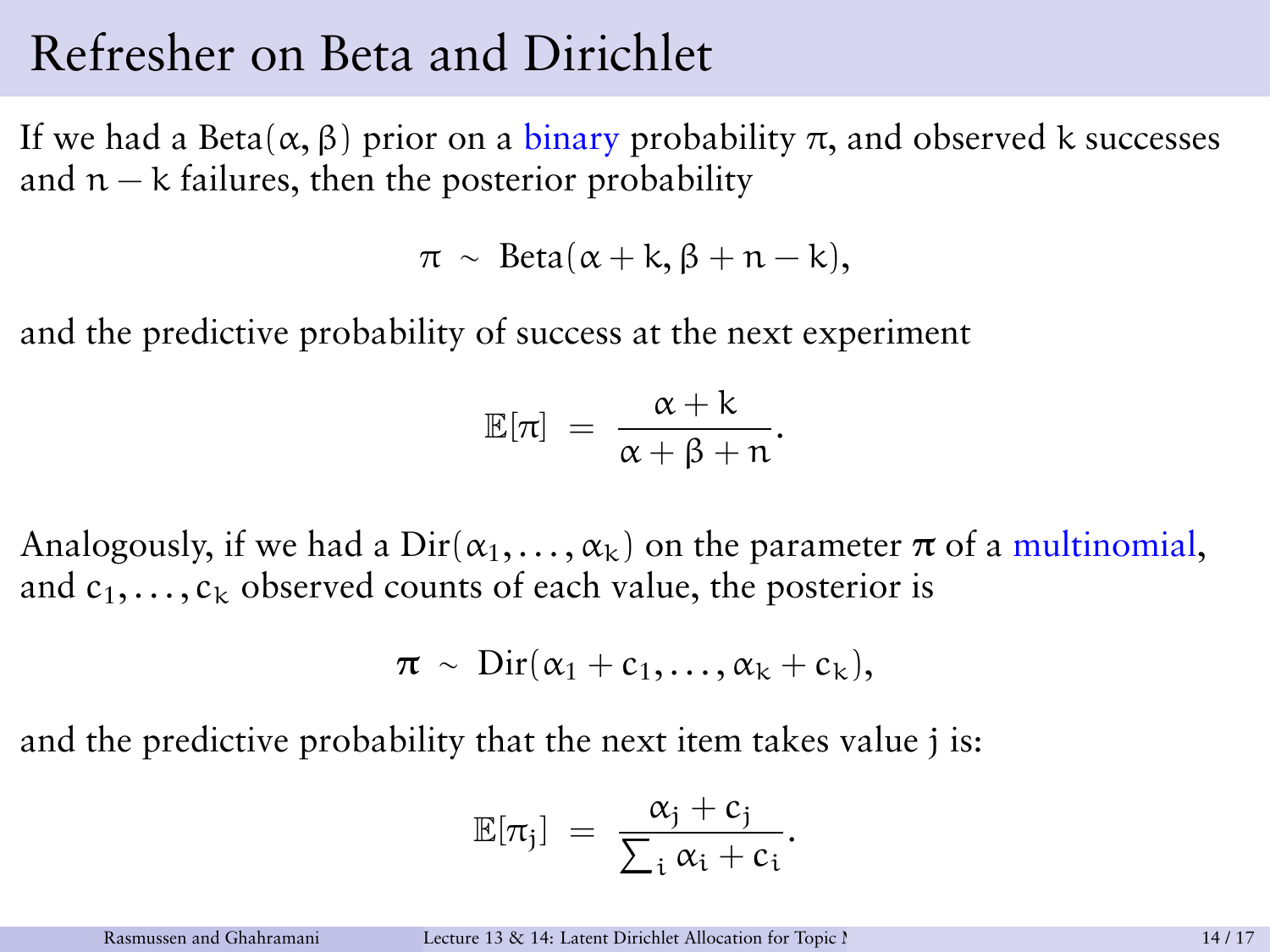#### Collapsed Gibbs sampler for LDA

In the LDA model, we can integrate out the parameters of the multinomial distributions,  $\theta_d$  and  $\beta$ , and just keep the latent counts  $z_{nd}$ . This is called a *collapsed* Gibbs sampler.

Recall, that the predictive distribution for a symmetric Dirichlet is given by

$$
p_i = \frac{\alpha + c_i}{\sum_j \alpha + c_j}.
$$

Now, for Gibbs sampling, we need the predictive distribution for a single  $z_{nd}$ given all other  $z_{nd}$ , ie, given all the counts except for the word n in document d. The Gibbs update contains two parts, one from the topic distribution and one from the word distribution:

$$
p(z_{nd} = k | \{z_{-nd}\}, \{w\}, \gamma, \alpha) \propto \frac{\alpha + c_{-nd}^k}{\sum_{j=1}^K (\alpha + c_{-nd}^j)} \frac{\gamma + \tilde{c}_{-w_{nd}}^k}{\sum_{m=1}^M (\gamma + \tilde{c}_{-m}^k)}
$$

where  $c_{-nd}^k$  is the count of words from document d, excluding i, assigned to topic k, and  $\tilde{c}_{-m}^{\mathbf{k}}$  is the number of times word  $m$  was generated from topic k (again, excluding the observation  $nd$ ). Recture 13 & 14: Latent Dirichlet Allocation for Topic Modelling 15 / 17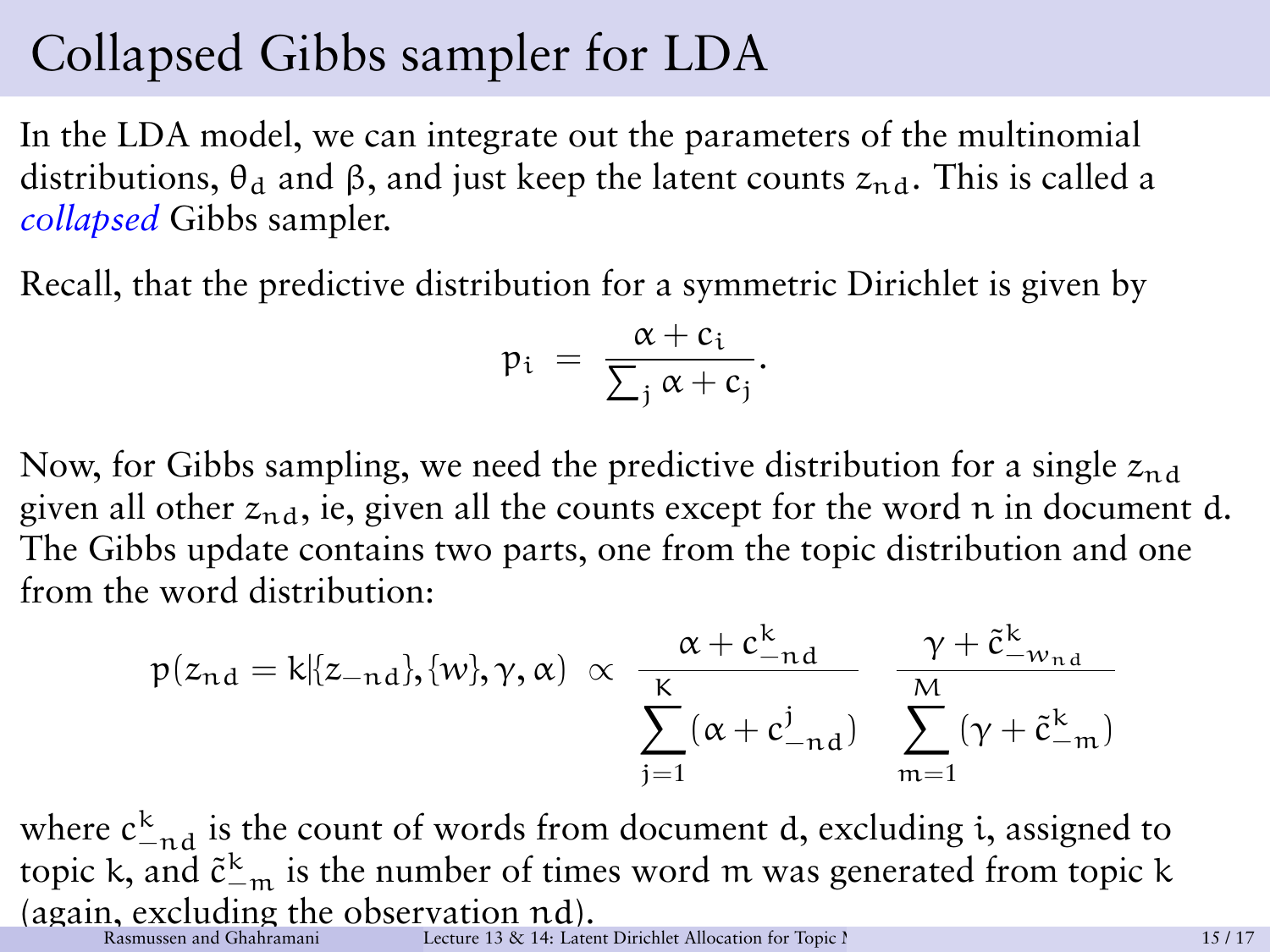#### Derivation of the collapsed Gibbs sampler



The probability of everything:

$$
p(\beta_{1:K}, \theta_{1:D}, \{z_{nd}\}, \{w_{nd}\} | \gamma, \alpha) = \prod_{k=1}^{K} p(\beta_k | \gamma) \prod_{d=1}^{D} \left[ p(\theta_d | \alpha) \prod_{n=1}^{N_d} \left[ p(z_{nd} | \theta_d) p(w_{nd} | \beta_{1:K}, z_{nd}) \right] \right]
$$

What we want for Gibbs sampling is:

$$
p(z_{nd} = k | \{z_{-nd}\}, \{w\}, \gamma, \alpha)
$$
  
\n
$$
\propto p(z_{nd} = k | \{z_{-nd}\}, \alpha) p(w_{nd} | z_{nd} = k, \{w_{-nd}\}, \{z_{-nd}\}, \gamma)
$$
  
\n
$$
= \frac{\alpha + c_{-nd}^k}{\sum_{j=1}^K (\alpha + c_{-nd}^j)} \frac{\gamma + \tilde{c}_{-w_{nd}}^k}{\sum_{m=1}^M (\gamma + \tilde{c}_{-m}^k)}
$$
  
\n
$$
\propto (\alpha + \text{how often topic k occurs in doc d})(\gamma + \text{how often k generates } w_{nd})
$$
  
\nwhere  $c_{-nd}^j \stackrel{\text{def}}{=} \sum_{n' \neq n} \mathbb{I}(z_{n'd} = j)$  and  $\tilde{c}_{-m}^k \stackrel{\text{def}}{=} \sum_{(n',d') \neq (n,d)} \mathbb{I}(w_{n'd'} = m) \mathbb{I}(z_{n'd'} = k)$ .